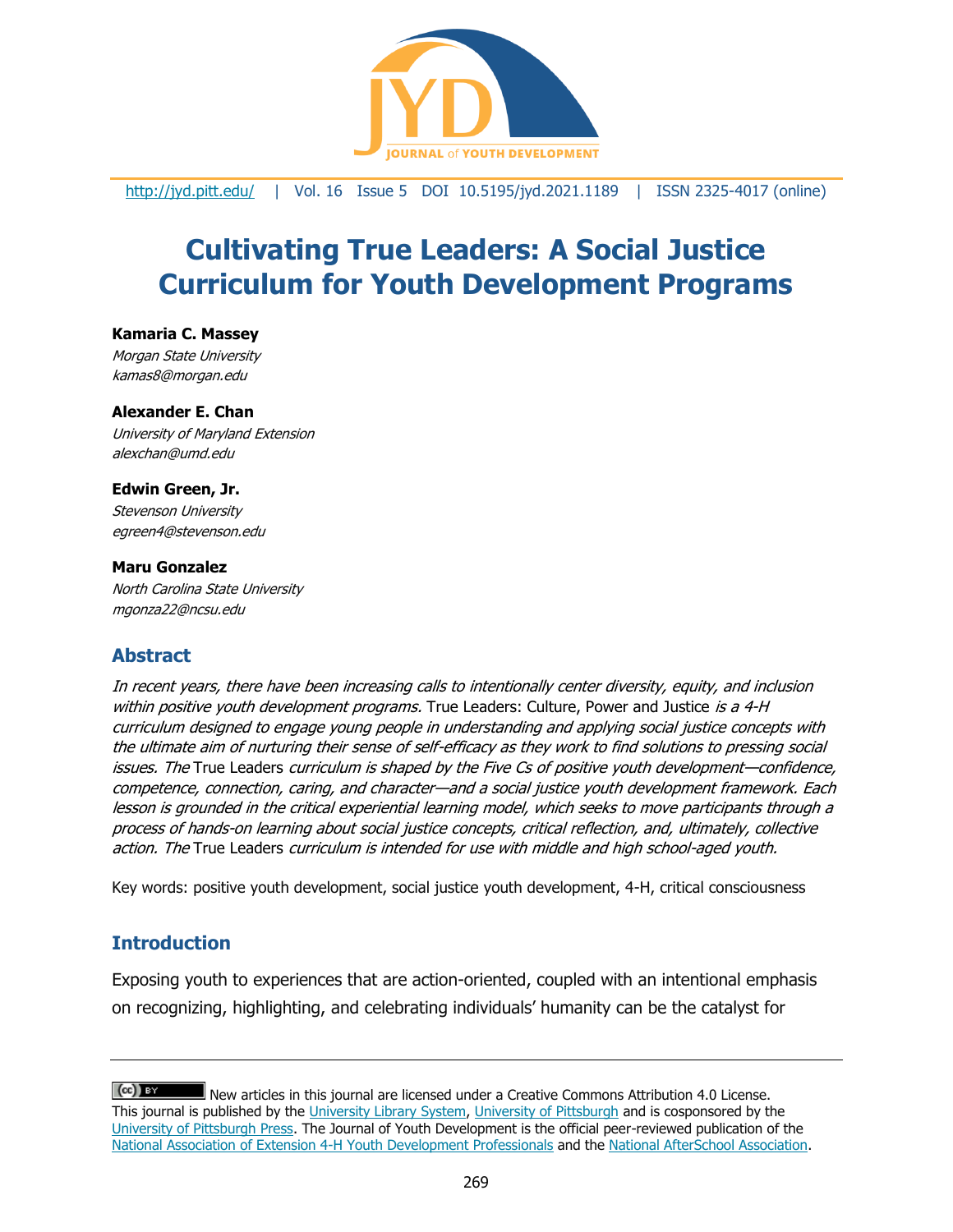effective social change (Gay, 2000; Hunjan & Pettit, 2011). True Leaders: Culture, Power and *Justice* is a unique and necessary resource for youth development practitioners because it centers learning on the basic principle that all human beings are entitled to live a life free from any barriers that would hinder them from thriving.

Injustice in society demands calls for action. Programs that are developed using a social justice youth development (SJYD) framework, which centers critical consciousness development, can be the response to this demand. An SJYD framework establishes critical consciousness within youth by providing them with the knowledge and skills to challenge injustice and work toward collective action (Ginwright & Cammarota, 2002). Engaging in critical dialogue concerning concepts and issues deemed taboo positively impacts human relationships and produces more inclusive societal norms.

## **Curriculum Description**

## **Background**

The True Leaders: Culture, Power and Justice curriculum is designed to give youth the chance to be social agents for change by allowing them to explore different identities, communities, cultures, and the histories that have shaped society. The curriculum highlights five main principles:

- 1. Analyze power in social relationships.
- 2. Make identity central.
- 3. Promote systemic social change.
- 4. Encourage collective action.
- 5. Embrace youth culture.

The facilitator will help students develop critical consciousness to enhance their awareness of oppressive structures in society (Heberle et al., 2020). Additionally, facilitators can expect to use the SJYD framework, rooted in culturally relevant pedagogy, to engage youth in constant reflection and active learning leading to community action. Facilitators should look forward to reflecting on their experiences, acknowledge inequity, challenge biases, and elevate youth voice (Fields et al., 2021).

## **Format**

The lessons are intended to be used as independent lessons or as an entire curriculum. The curriculum is divided into five parts (Fields et al., 2021):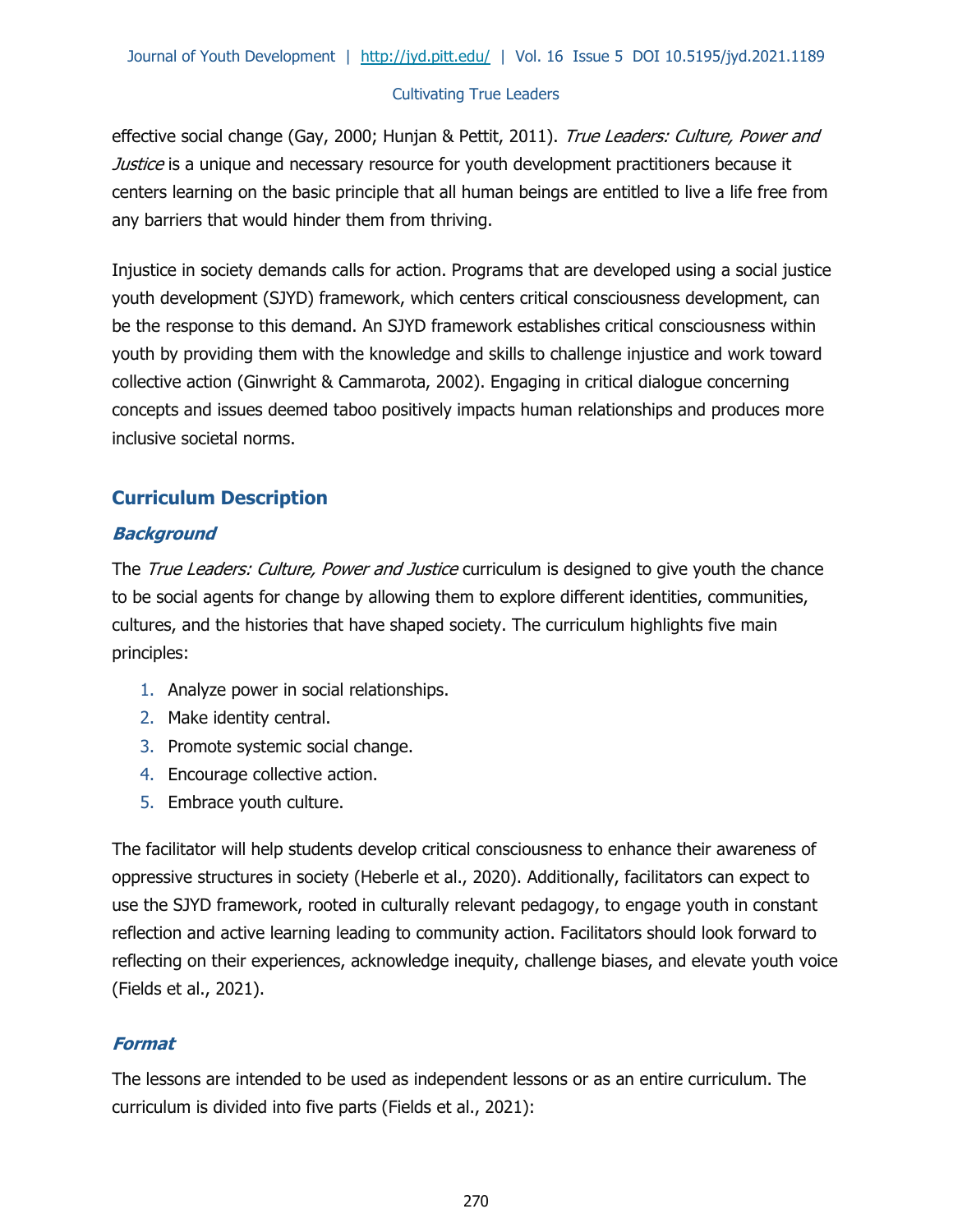- Introduction and Context
- Cultural Identity
- Acknowledging and Appreciating Other Cultures
- Building Networks and Agency
- Power and Social Justice

The curriculum challenges youth and facilitators to engage in the activities that embrace cultural differences, power structures, and social justice. Each part has between four and six lessons that engage youth in hands-on activities. Students gain leadership and team-building skills that allow them to enact change in their communities.

The curriculum gives facilitators specific instructions that help them engage in ongoing reflection while guiding youth to complete action-based projects and activities that serve the community. The curriculum does this through the critical experiential learning process, an adaptation of the experiential learning model that is typical of 4-H curriculum: (a) experience an activity that is culturally relevant, (b) share observations, (c) process the experience or issue, generalize the experience in relation to social justice and equity, and (d) engage in collective action (Fields, 2017). This process aims to strengthen the Five Cs of youth development (competence, confidence, connection, character, and caring and compassion) to "increase the intentionality of inclusive language, with a focus on diversity, culturally relevance, and social justice" (Fields, 2017, Considerations section, para. 3).

## **Considerations for Youth Development Professionals**

Working with youth on issues surrounding social justice will likely involve sharing personal histories of injustice. These histories may include stressors that could be categorized as adverse childhood experiences (ACEs; Anda et al., 2006). ACEs can include experiences such as abuse and neglect but may also include experiences of racism and discrimination (Wade et al., 2014). Some of these ACEs may be ongoing and not just in the past. Depending on their access to personal and environmental resources, youth may have varying abilities to cope with these stressors. During program implementation, adult staff should be watchful for signs of a developing emotional challenge (e.g., disengagement, panic, new anxieties, persistently low mood). As such, it would be advisable for adult staff to receive professional development in handling emotional issues through other programs, such as the Guide for Youth Development [Professionals](https://4-h.org/wp-content/uploads/2018/12/4-H-Social-Justice-Youth-Development-Professional-Development-Resource-FINAL-004.pdf) (z.umn.edu/YouthDevProfGuide). Preparing oneself in this way introduces relatively high demands on staff time before implementing the program.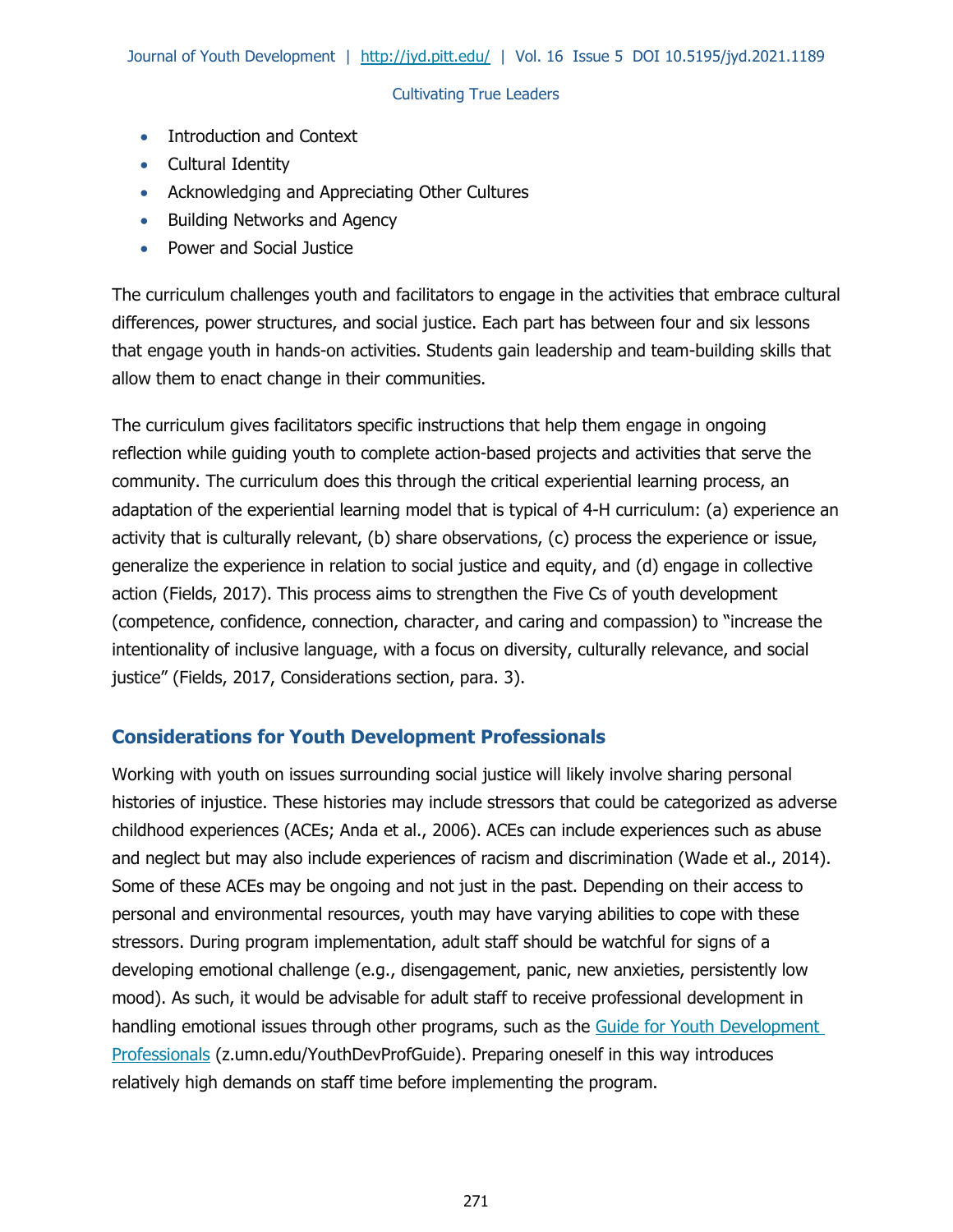## **Conclusion**

A social justice themed curriculum for 4-H is both timely and long overdue. The True Leaders curriculum provides facilitators with research-based lessons and supplemental resources that are easy to use and engage youth in gaining the critical understanding and self-efficacy necessary to participate in informed social change. Youth development professionals will benefit from the curriculum's emphasis on facilitator reflection and participant feedback.

## **Ordering Information**

**Title**: True Leaders: Culture, Power and Justice **Contact information**: [hello@Shop4-H.org](mailto:hello@Shop4-H.org) **Website**: [Shop 4-H](https://shop4-h.org/products/true-leaders-culture-power-and-justice) (https://shop4-h.org/products/true-leaders-culture-power-and-justice)

**Cost**: \$20.95

#### **References**

- Anda, R. F., Felitti, V. J., Bremner, J. D., Walker, J. D., Whitfield, C., Perry, B. D., Dube, S. R., & Giles, W. H. (2006). [The enduring effects of abuse and related adverse experiences in childhood.](https://doi.org/10.1007/s00406-005-0624-4) *European* Archives of Psychiatry and Clinical Neuroscience, 256(3), 174–186. (https://doi.org/10.1007/s00406-005-0624-4)
- Fields, N. (2017). [The contribution of urban 4-H to social capital and the implications for social justice.](https://tigerprints.clemson.edu/joe/vol55/iss6/52) Journal of Extension, 55(6), Article 52. (https://tigerprints.clemson.edu/joe/vol55/iss6/52)
- Fields, N., Chan, A., Gonzalez, M., Green, Jr., E., Moncloa, F., Massey, K., & Nathaniel, K. (2021). True leaders: Culture, power and justice. A youth development approach to social justice. National 4-H Council.
- Gay, G. (2000). Culturally responsive teaching: Theory, research, and practice. Teachers College Press.
- Ginwright, S., & Cammarota, J. (2002). New terrain in youth development: The promise of a social justice approach. Social Justice, 29(4), 82-95.
- Heberle, A. E., Rapa, L. J., & Farago, F. (2020). Critical consciousness in children and adolescents: A [systematic review, critical assessment, and recommendations for future research.](https://doi.org/10.1037/bul0000230) *Psychological* Bulletin, 146(6), 525–551. (https://doi.org/10.1037/bul0000230)